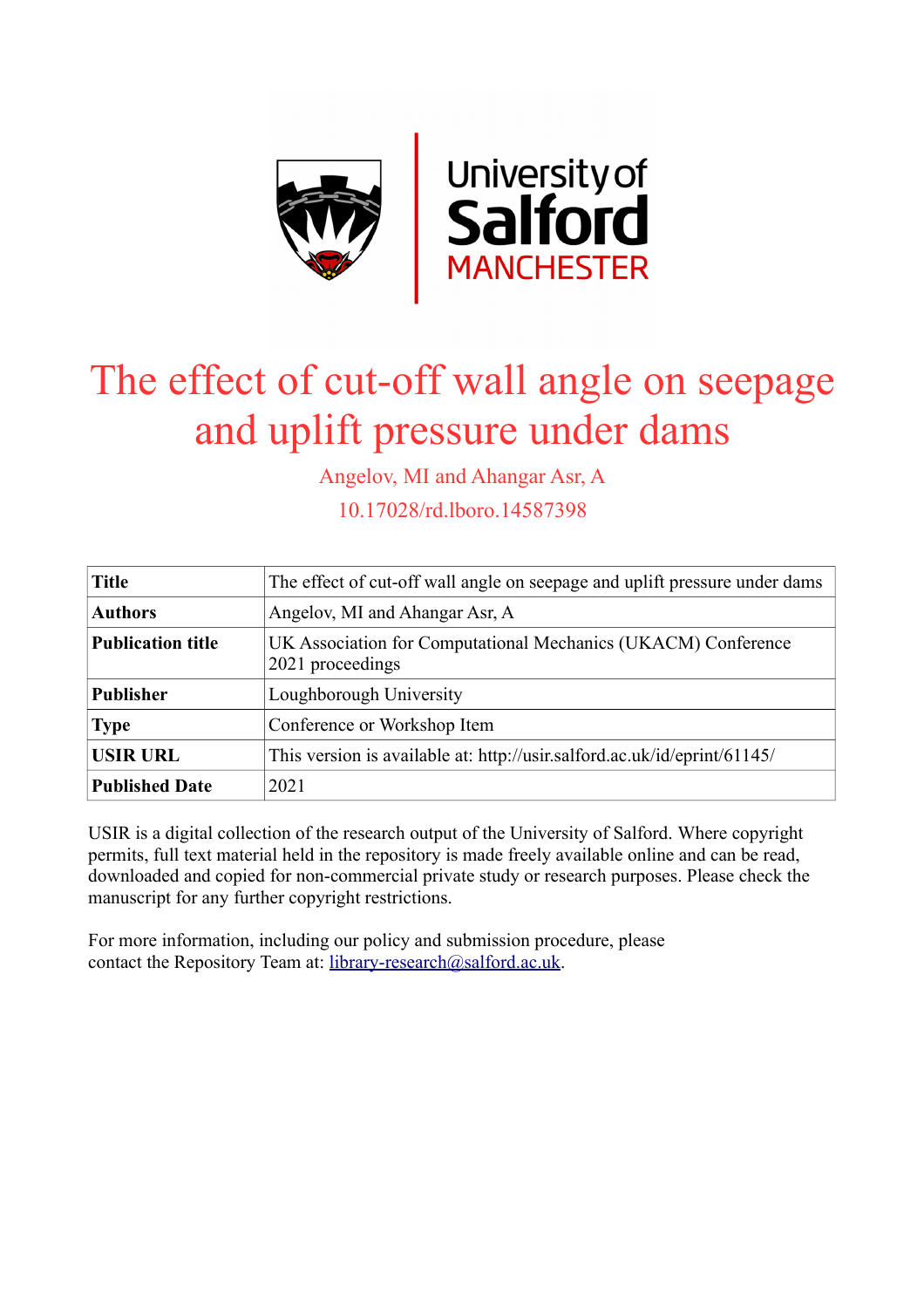# **The Effect of Cut-off Wall Angle on Seepage and Uplift Pressure under Dams**

Martin Angelov\* , Alireza Ahangar Asr

## School of Science, Engineering and Environment, University of Salford, Manchester, UK M.I.Angelov@edu.salford.ac.uk

#### **Abstract**

Seepage under dams can result in high uplift pressure experienced usually under the downstream of the dam which may lead to instability and potentially the failure of the dam. Cut-off walls are the primary solution to minimise the effects caused by the flow of water, as they extend the flow path which results in decreasing seepage, as well as uplift pressure and exit gradient. (Rice & Duncan, 2010)

This study aims to research how designing a cut-off wall at an angle under a concrete dam increases its efficiency. The angles will vary from 0° to 180°, progressively increasing at an interval of 30°. Following that, two walls will be designed originating from the same point at the nose of the dam, as well as another design where the walls are under both ends of the structure. The modal analysis will be completed using the finite element geotechnical software – PLAXIS 2D, as it has proved to be extremely precise in discharge analysis specifically (Galavi, 2010). A typical impervious concrete dam will be designed in the program in a uniform soil profile with the only variable being the angle of the cut-off wall and its originating point. This is done to put the attention simply on the discharge value that is obtained from the software. The feasibility of the construction will always be taken into account, as this study intends to complete research by taking a realistic and economic approach.

The results show that seepage is smallest when the cut-off wall is positioned at a  $60^\circ$  angle, as in this position water has to travel the furthest distance compared to the other configurations. In terms of uplift pressure, the dam experienced the least pressure when the wall is at 120°. As seepage and uplift pressure are the two main factors playing significant roles in the stability of dams – two combined configurations were introduced into the model in order to minimise both values; one being the addition of the 60° and 120° angle walls originating at both ends of the dam, and the other where the two formerly mentioned walls originated from the same point (the heel of the dam).

The configuration where the two walls are constructed under the heel and the toe show a significant decrease in seepage, as well as uplift pressure at the toe. When the two walls are both constructed originating from the same point (heel) – seepage is determined to be lower compared to when only one wall is considered, however a significant reduction in uplift pressure is not present.

When taking all data into account, the most feasible, economical and practical solution to decreasing seepage and uplift pressure considerably appears to be the arrangement where a 60° cut-off wall is constructed at the heel of the dam and 120 ° wall at the toe of the dam.

**Key words:** *Cut-off wall; Seepage; Uplift Pressure*

## **1. Introduction**

Seepage is the flow of water from a high potential energy head to a low potential energy head. It is the phenomenon that brings upon the most complications when considering the stability of a dam. The flow underneath the dam can create uplift pressure and potentially erode the soil that supports the whole structure. The most efficient method to limit seepage is through the construction of a cut-off wall. The aim of this paper is to investigate the effect of designing a cut-off wall at an angle in the foundation of a concrete dam on seepage and uplift pressure experienced at the toe.

## **2. Problem description**

The research process considers a typical 20-metre-high concrete dam, with design parameters which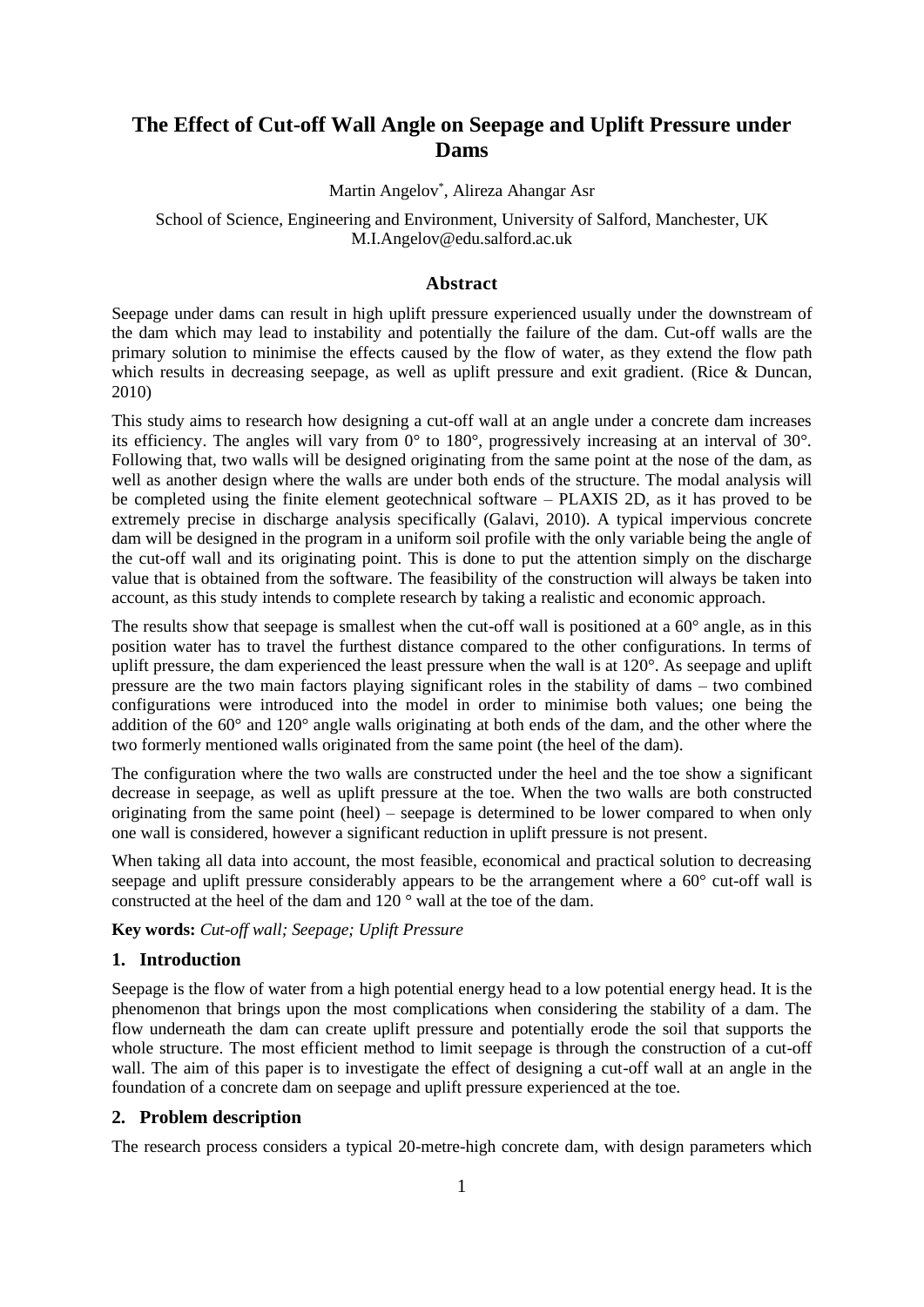basically assume the dam to be impervious. This is done in order to put the attention strictly on the migration of water only through the soil strata. The dam is designed to simulate an almost full operating capacity by drawing the water level at 18 metres. This would allow for water to have a considerable effect on the stability of the foundation and some form of mitigating structure would be necessary. The most relevant material parameters used in the software are soil unit weight  $(kN/m<sup>3</sup>)$ , permeability (m/day), friction angle (°) and Young's Modulus (kN/m<sup>2</sup>). Several cut-off wall configurations were considered where the angle varied from  $0^{\circ}$  to 180 $^{\circ}$ . All angles are measured counter-clockwise, taking the top of the soil profile as a reference point.



**Figure 1: 60° Cut-off Wall Contour Discharge Graph Figure 2: 60 Cut-off Wall Arrow Discharge Graph**

PLAXIS 2D offers its users several ways to plot the groundwater flow graph. As seen in [Figure 1](#page--1-0) the water flow can be presented as a contour where the largest values for seepage are indicated in a colour alteration. Furthermore, [Figure 2](#page--1-1) presents the water movement of the model as arrows which change their size according to the value of discharge at that subdomain of the mesh.

# **3. Numerical results**

[Table 1](#page--1-2) shows the discharge values obtained for each model directly under the cut-off wall and under the toe of the dam. As the primary objective here is to decrease the value of seepage moving under the dam the value obtained from under the wall is of larger relevance to the problem at hand. As seen from the data at 60 degrees - seepage is observed to be at a minimum value of  $0.961 * 10^{-3} \text{m}^3/\text{s/m}$ .

| Inclination      | Discharge $(m^3/s/m)$ |                  |
|------------------|-----------------------|------------------|
|                  | Under cut-off wall    | Under toe of dam |
| $\Omega^{\circ}$ | $1.166*10-3$          | $1.164*10^{-3}$  |
| $30^{\circ}$     | $1.022*10-3$          | $1.087*10^{-3}$  |
| $60^{\circ}$     | $0.961*10^{-3}$       | $1.045*10-3$     |
| $90^{\circ}$     | $1.043*10-3$          | $1.003*10-3$     |
| $120^\circ$      | $1.415*10-3$          | $1.098*10-3$     |
| $150^\circ$      | $1.375*10-3$          | $1.334*10^{-3}$  |
| $180^\circ$      | $1.515*10-3$          | $1.509*10^{-3}$  |

**Table 1: Discharge Data for Angled Cut-off Walls**

The reason the  $60^{\circ}$  wall model experiences the least amount of seepage is due to the fact that with this arrangement the water path is extended the furthest, which basically means that the water molecules take a longer time to move from the point of higher potential energy to the point of lower potential energy. However, uplift pressure is closely related to seepage since the flow of water that passes through the soil profile is accompanied by an upward pressure acting on the horizontal base of the dam. The uplift pressure is maximum at the point just downstream of the hydraulic structure, when water is full up on the upstream side and there is no water on the downstream side (Mansuri & Salmasi, 2014).This can be clearly seen in [Figure 2](#page--1-1) where the arrows indicate that water begins to move upwards and apply pressure underneath the toe of the dam. This is where uplift pressure plays a major role in the stability of the dam. If the weight of the dam is insufficient in resisting this uplift pressure, this may lead to 'bursting' of the floor of the structure and ultimately collapse may occur. In PLAXIS this can be analysed by plotting the active pore water pressure graph. In this graph the varying levels of pressure are presented as contours.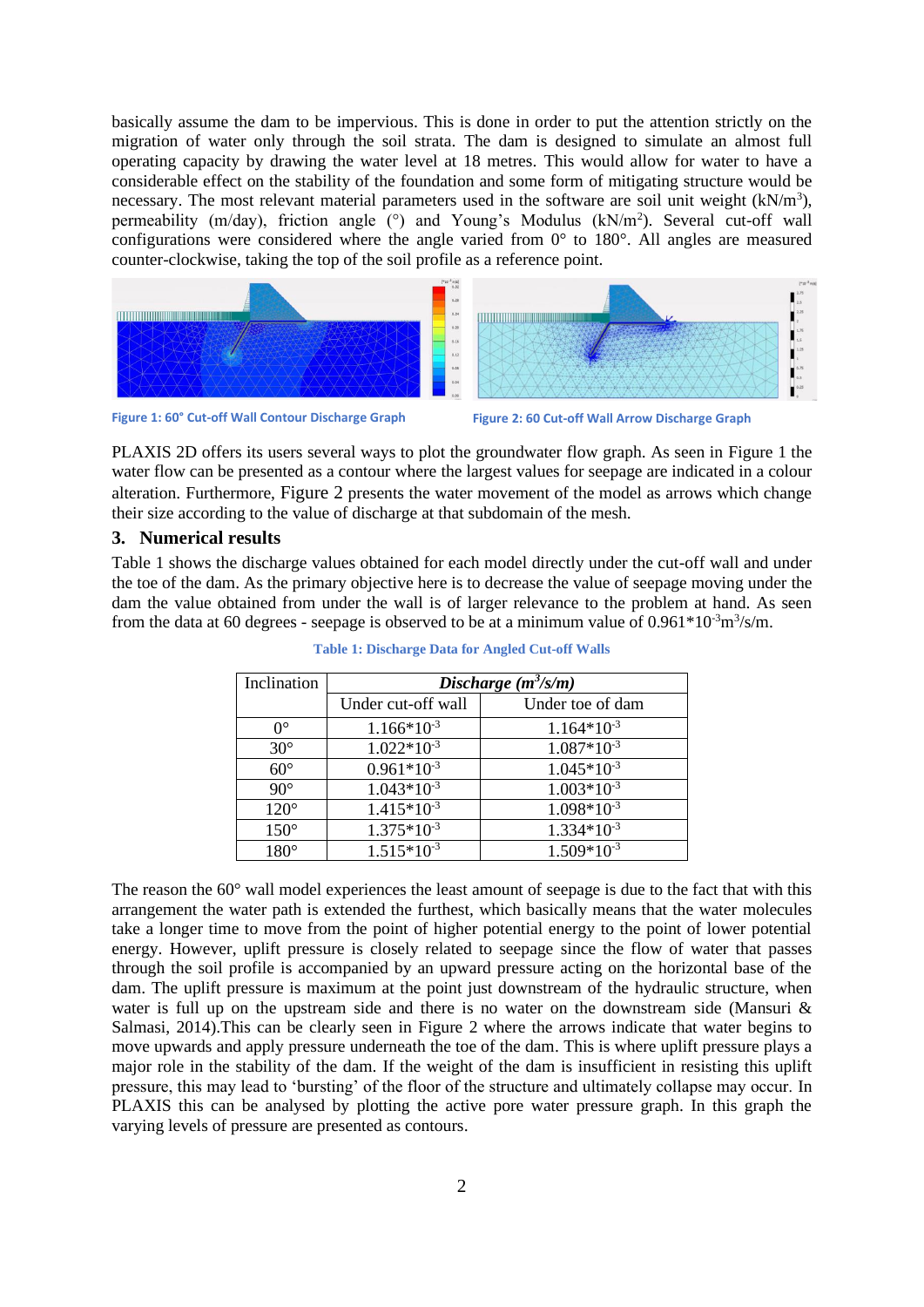

**Figure 3: Pore water Pressure Distribution for 120° Angle**

When plotting the pore water pressure graph in PLAXIS, the user can get quite a good understanding of where pressure is mostly focused on and what values to consider when designing the water retaining structure. From the results obtained from the created models and the data presented in [Table](#page--1-3)  [2](#page--1-3), it is determined that the toe of the dam experienced the least amount of pressure of  $20.73 \text{kN/m}^2$ when the cut-off wall is positioned at a 120° angle. The uplift pressure reduces the shear strength between the dam and its foundation and leads to tensile stress and consequently to the dam landslide and collapse (Irandoost, Reza Forghani, & Sayed Farizani, 2016). The difference in uplift pressures of the models is not that great due to the fact that the outcome or results are strictly related to how detailed and accurate the created models are and how closely they represent a realistic approach to a structure. It is assumed that with a more accurate and larger in scale model the difference in values obtained would be considerably more noticeable.

| Inclination | Uplift Pressure $(kN/m2)$ |
|-------------|---------------------------|
| O°          | 20.89                     |
| $30^\circ$  | 21.16                     |
| $60^\circ$  | 21.12                     |
| $90^\circ$  | 20.82                     |
| $120^\circ$ | 20.73                     |
| $150^\circ$ | 21.31                     |
| $180^\circ$ | 21.06                     |

**Table 2: Uplift Pressure for Angled Cut-off Walls**

The main goal of this research is to determine how to efficiently reduce both seepage and uplift pressure by finding the optimum orientation angle for a cut-off wall. With this in mind, two configurations where two walls are present in the foundation of the dam are investigated.



**Figure 4: Combined Configuration Pore Pressure Graph Figure 5: Combined Configuration Groundwater Flow Graph**

Initial combined configuration consists of designing a 60° angle cut-off wall at the heel of the dam and a 120° angle wall at the toe of the dam. Seepage is discovered to have reduced considerably to about  $0.742*10<sup>-3</sup>m<sup>3</sup>/s/m$  when compared to the base models, since water movement has been impaired quite well due to the addition of a second wall. Furthermore, uplift pressure experienced at the toe of